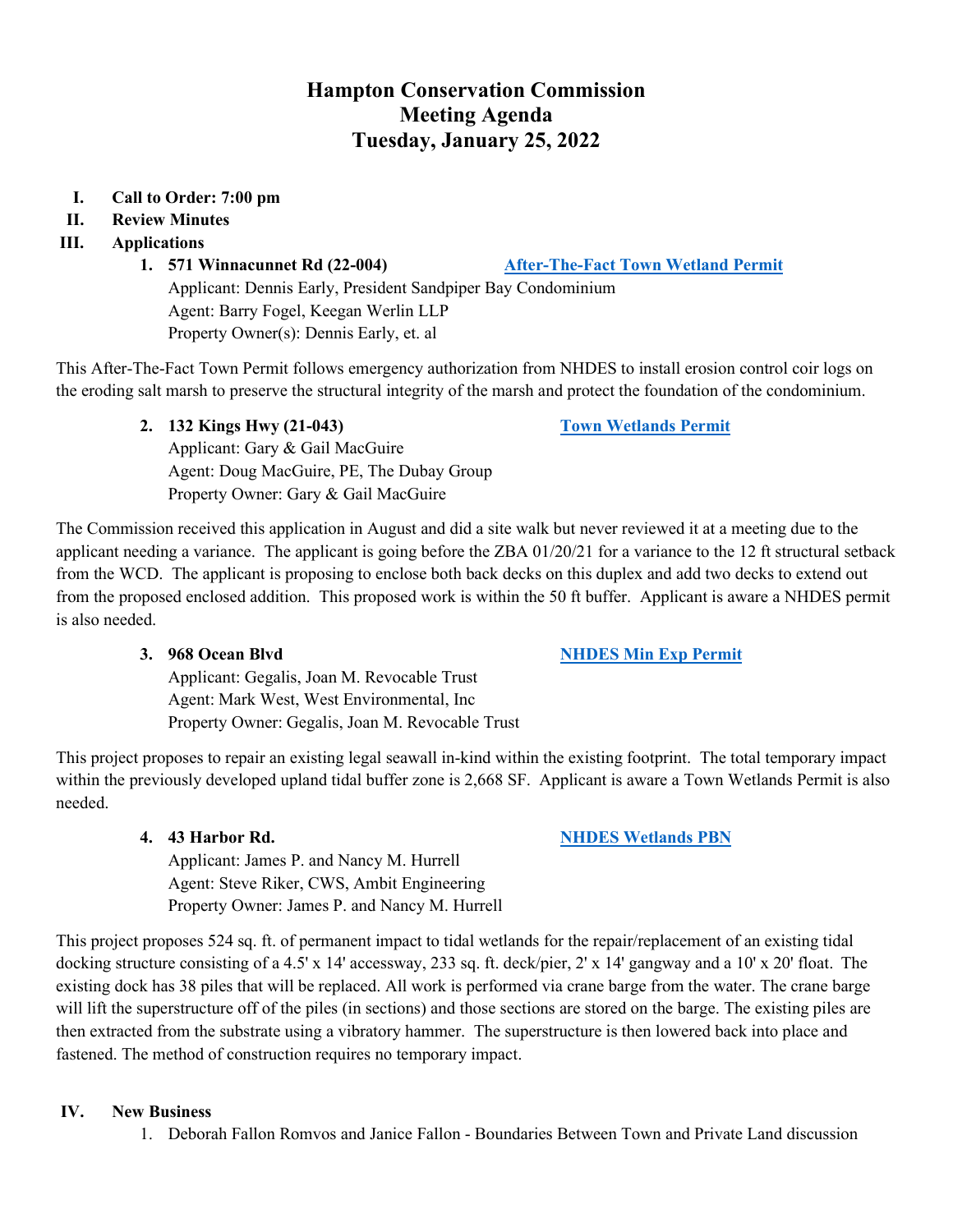- 2. CHAT Update
- 3. Master Plan Update
- 4. Review "Standard Stipulations"

### **V. Old Business**

- 1. Barkley Property
- **VI. Conservation Coordinator and Chair Update**
- **VII. Adjourn**